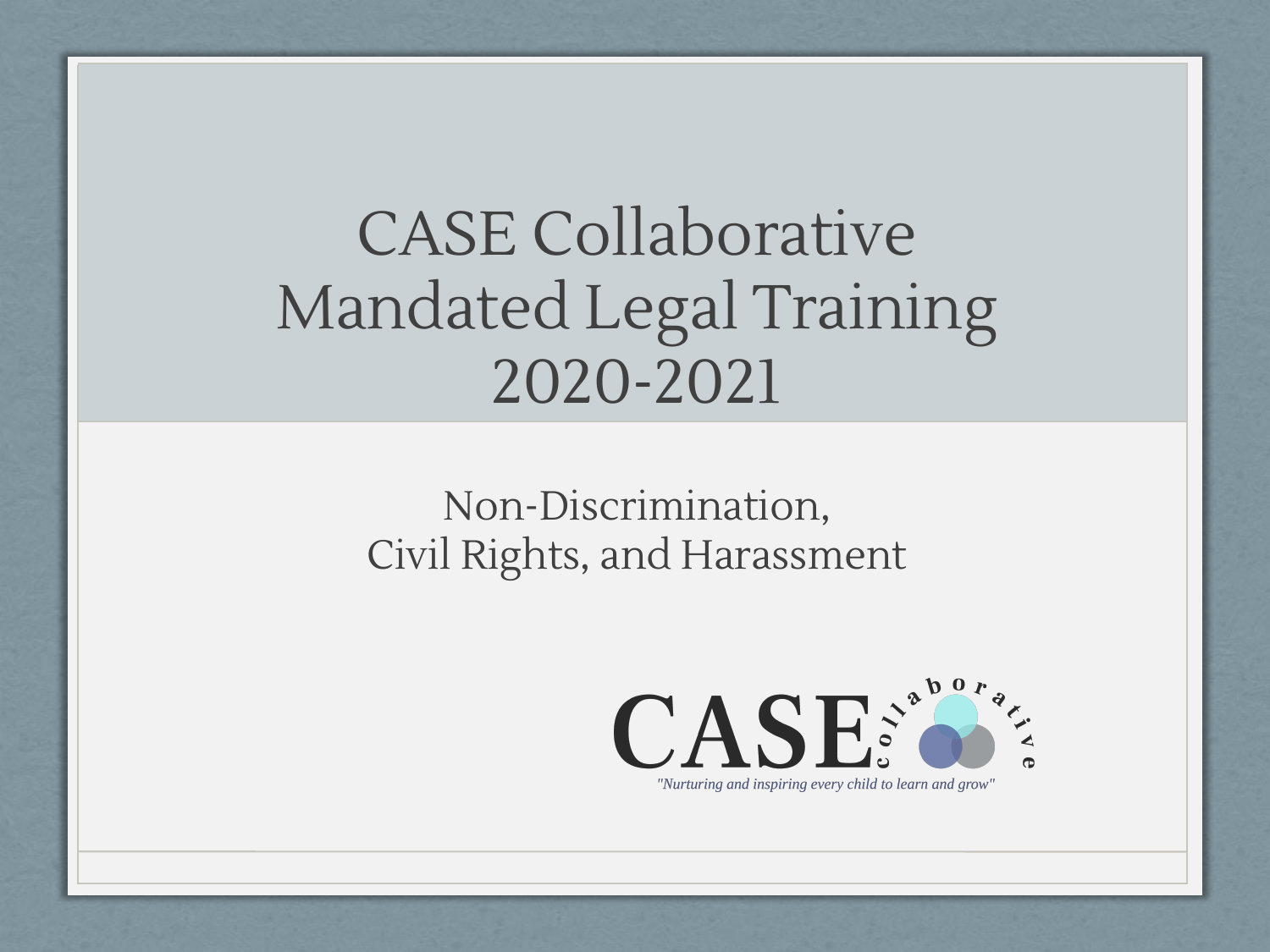## **What is the district's policy on Non-Discrimination?**

- CASE Collaborative is committed to ensuring that all of its programs and facilities are accessible to all students, staff and members of the public.
- CASE Collaborative does not discriminate on the basis of age, color, covered veteran status, disability, national origin, race, religion, sex or sexual orientation.
- CASE Collaborative will not tolerate any discrimination against or difference in treatment by or among employees, students, visitors, or others, based on these characteristics.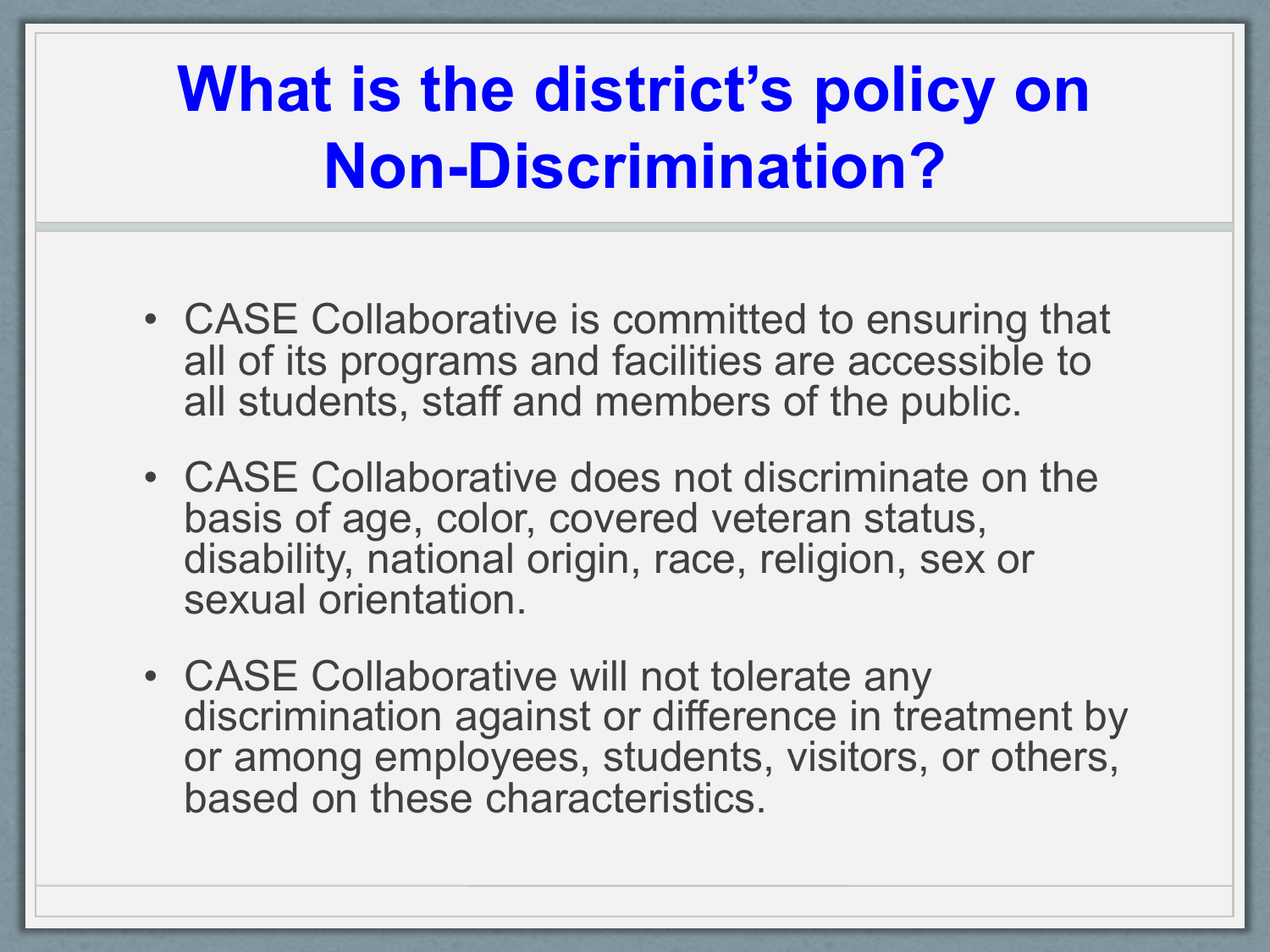## **What is Title IX?**

- Title IX is part of the Education Amendments of 1972
- It states:

"No person in the U.S. shall, on the basis of sex be excluded from participation in, or denied the benefits of, or be subjected to discrimination under any educational program or activity receiving federal aid."

• You can get more information at:

[https://www2.ed.gov/about/offices/list/ocr/docs/tix\\_dis.html](https://www2.ed.gov/about/offices/list/ocr/docs/tix_dis.html)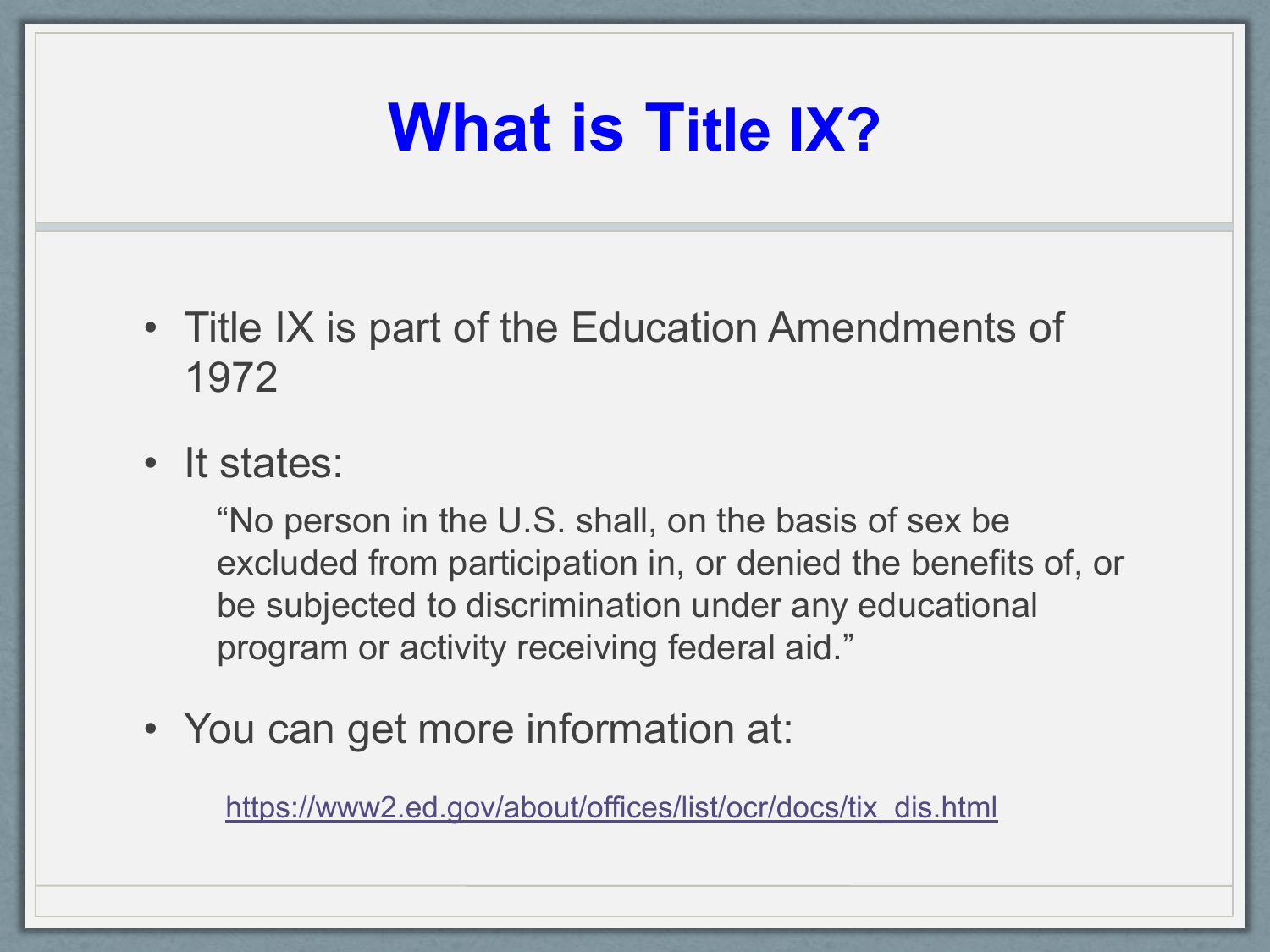## **Non-Discrimination - Title IX**

- Marcia Berkowitz, Assistant Director, serves as the CASE Collaborative's Title IX Coordinator.
- If you believe you have been harassed, or if you witness or learn about the harassment of another individual, you should inform your immediate supervisor or principal immediately. Your supervisor or principal will promptly investigate the complaint.
- If you do not wish to discuss the issue with your immediate supervisor or Program Administrator, you should inform the Assistant Director, Marcia Berkowitz at 978-318-1534 or mberkowitz@casecollaborative.org.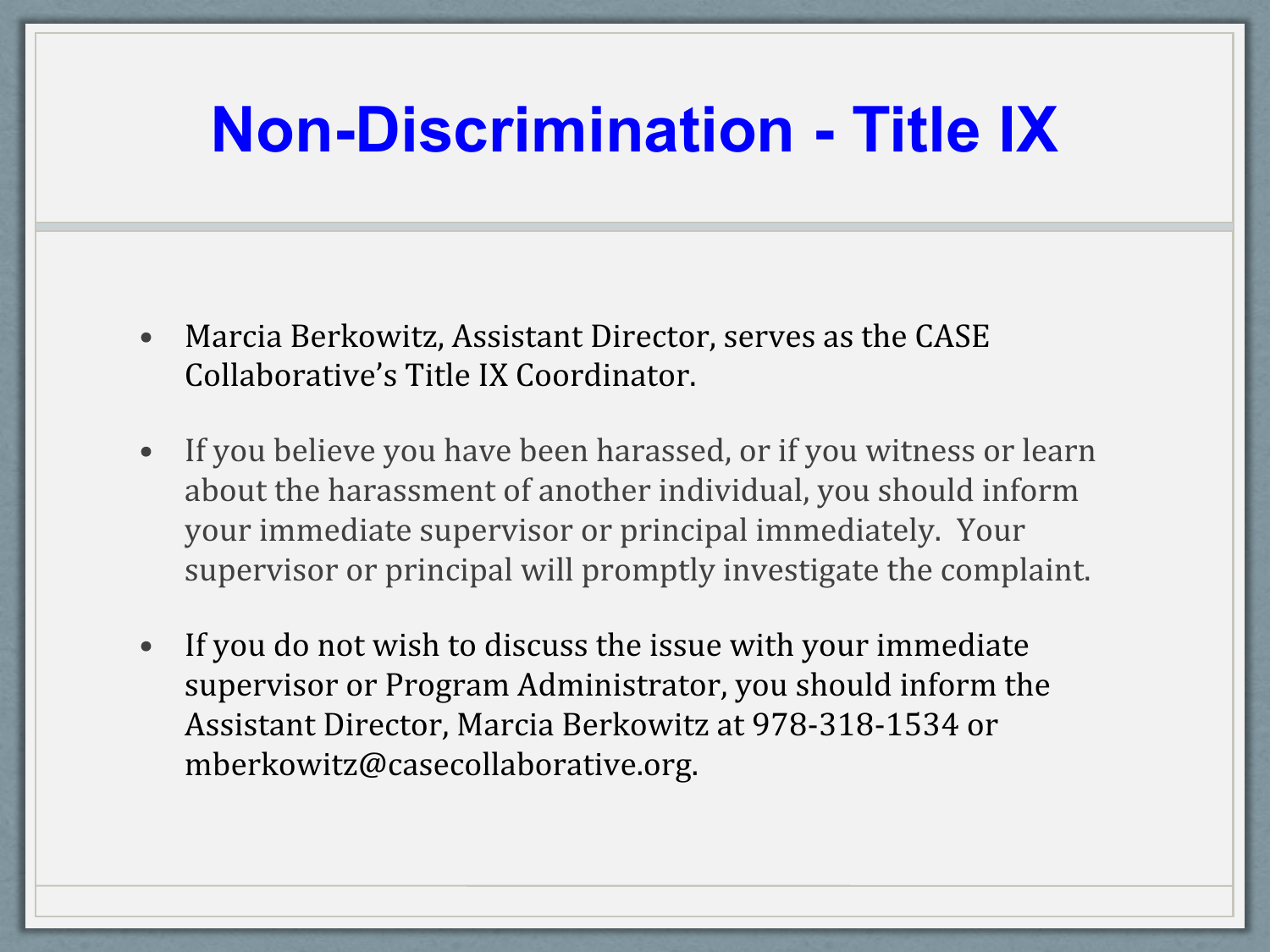## **What is Title VI?**

- Title VI is part of the 1964 Civil Rights Act
- It states:

"This Act prohibits discrimination on the basis of race, color, and national origin in programs and activities receiving federal financial assistance."

• You can get more information at: <https://www.justice.gov/crt/fcs/TitleVI-Overview>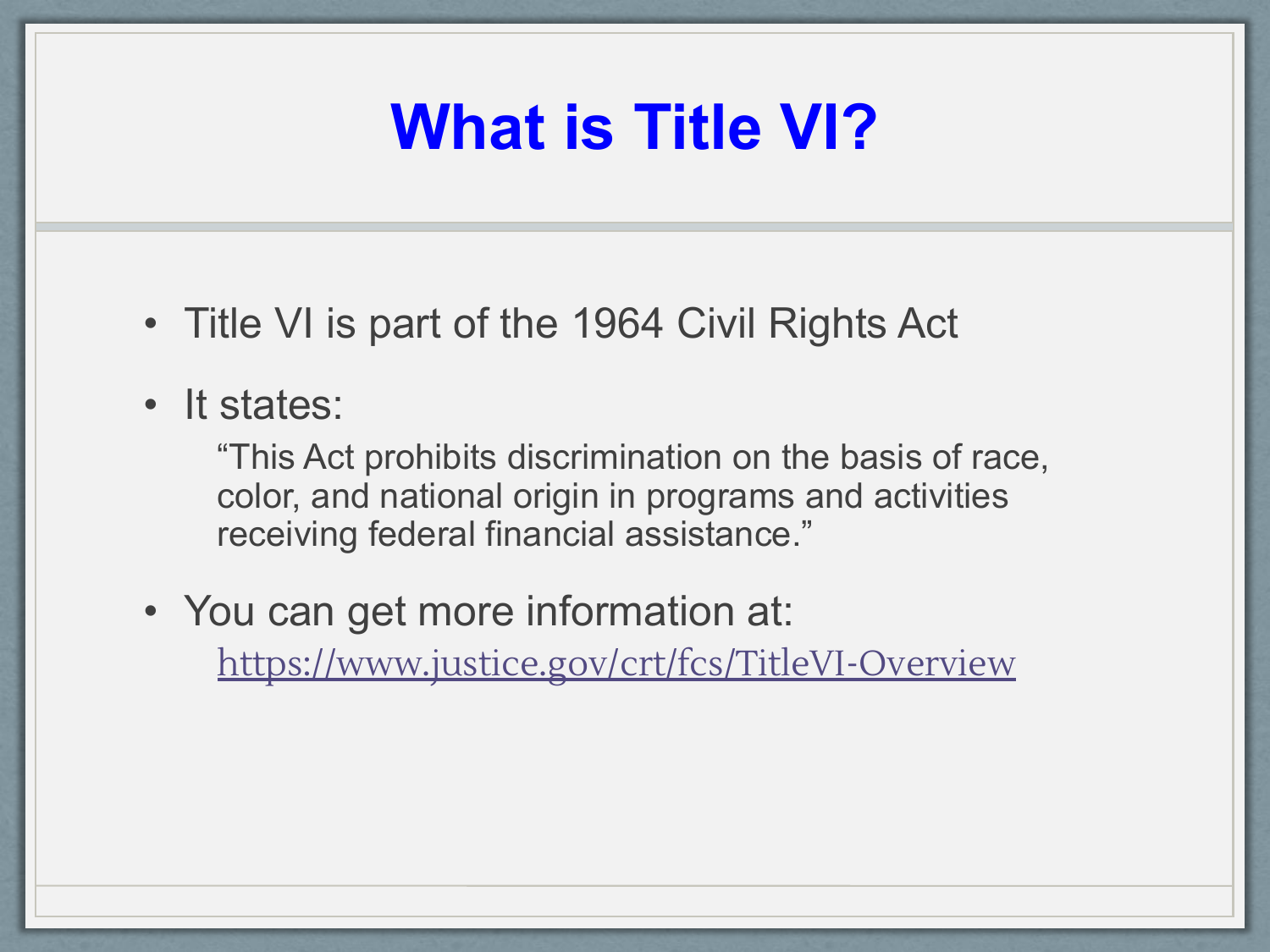## **Reporting Requirements**

- The Assistant Director, serves as the CASE Collaborative's Title VI coordinator.
- If you believe you have been discriminated against, or if you witness or learn about the discrimination of another individual, you should inform your immediate supervisor or principal immediately. Your supervisor or principal will promptly investigate the complaint.
- If you do not wish to discuss the issue with your immediate supervisor or Program Administrator, you should inform the Assistant Director.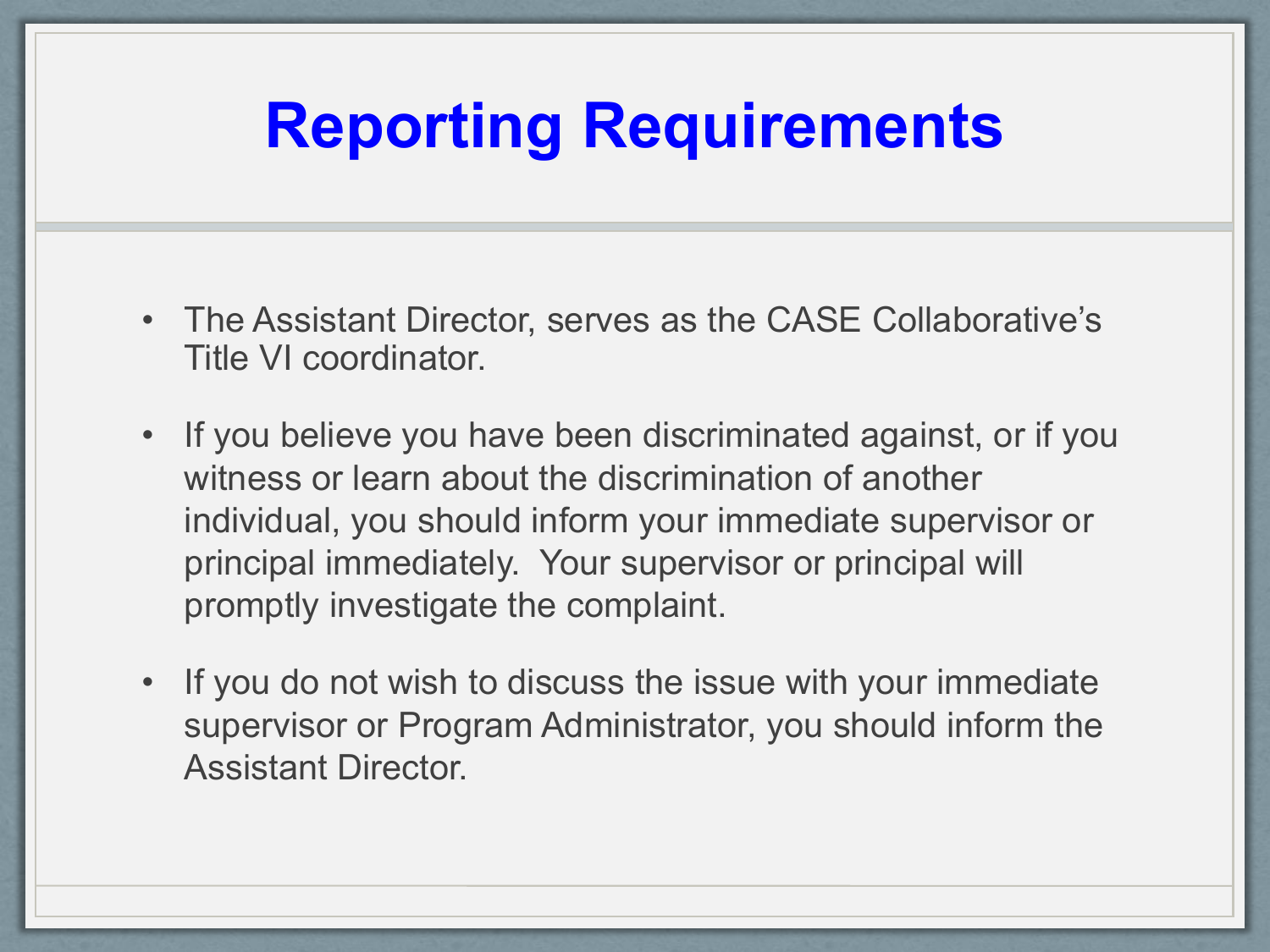## **What is Title IX?**

• Prohibits discrimination or harassment related to gender, including sexual harassment.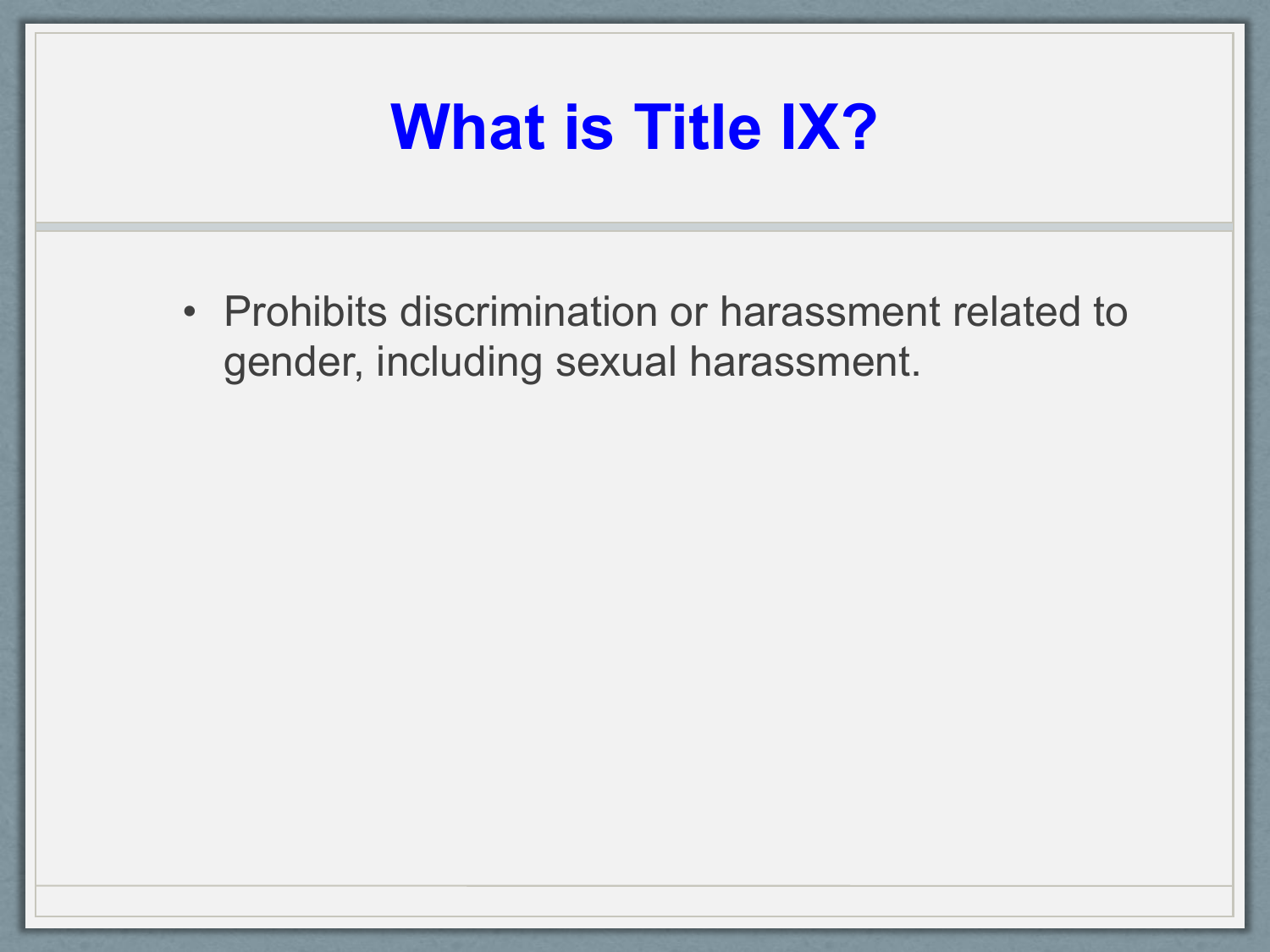### **Harassment**

- CASE Collaborative expect all individuals employees and students alike – to treat each other with dignity and respect.
- Harassment includes verbal or physical conduct that may or does offend, denigrate or belittle any individual.
- Such conduct includes showing pictures, telling jokes, making innuendos, vulgar gestures, or other behavior that creates an atmosphere of intolerance, bias, or intimidation.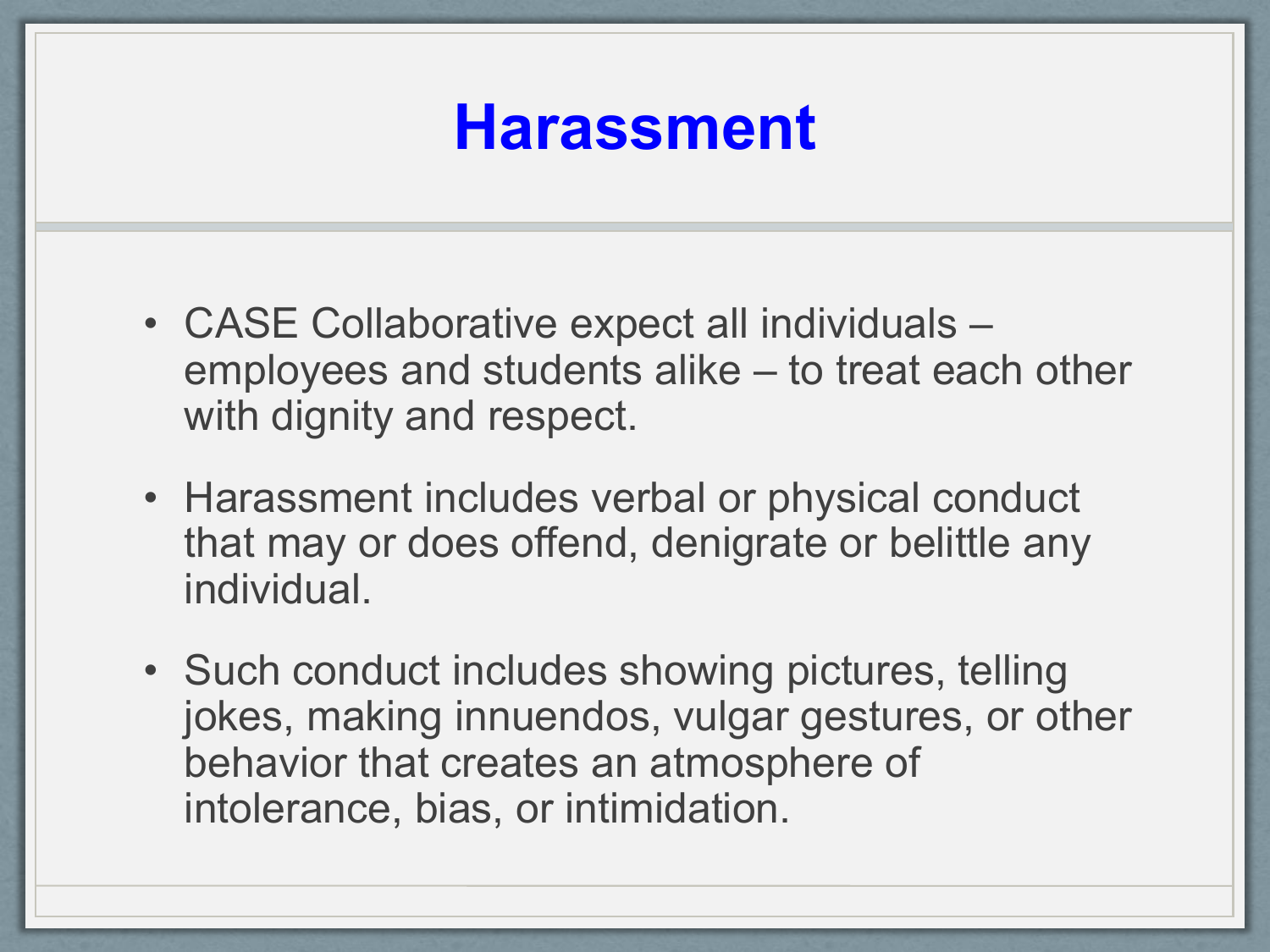#### **Sexual Harassment**

- Sexual harassment creates a hostile environment due to inappropriate speech, materials, or actions.
- Sexual harassment is a form of sex discrimination and includes unwelcome sexual advances, requests for sexual favors, or other conduct, physical or verbal, of a sexual nature.
- Sexual harassment interferes with school or work performance and creates an intimidating or offensive environment.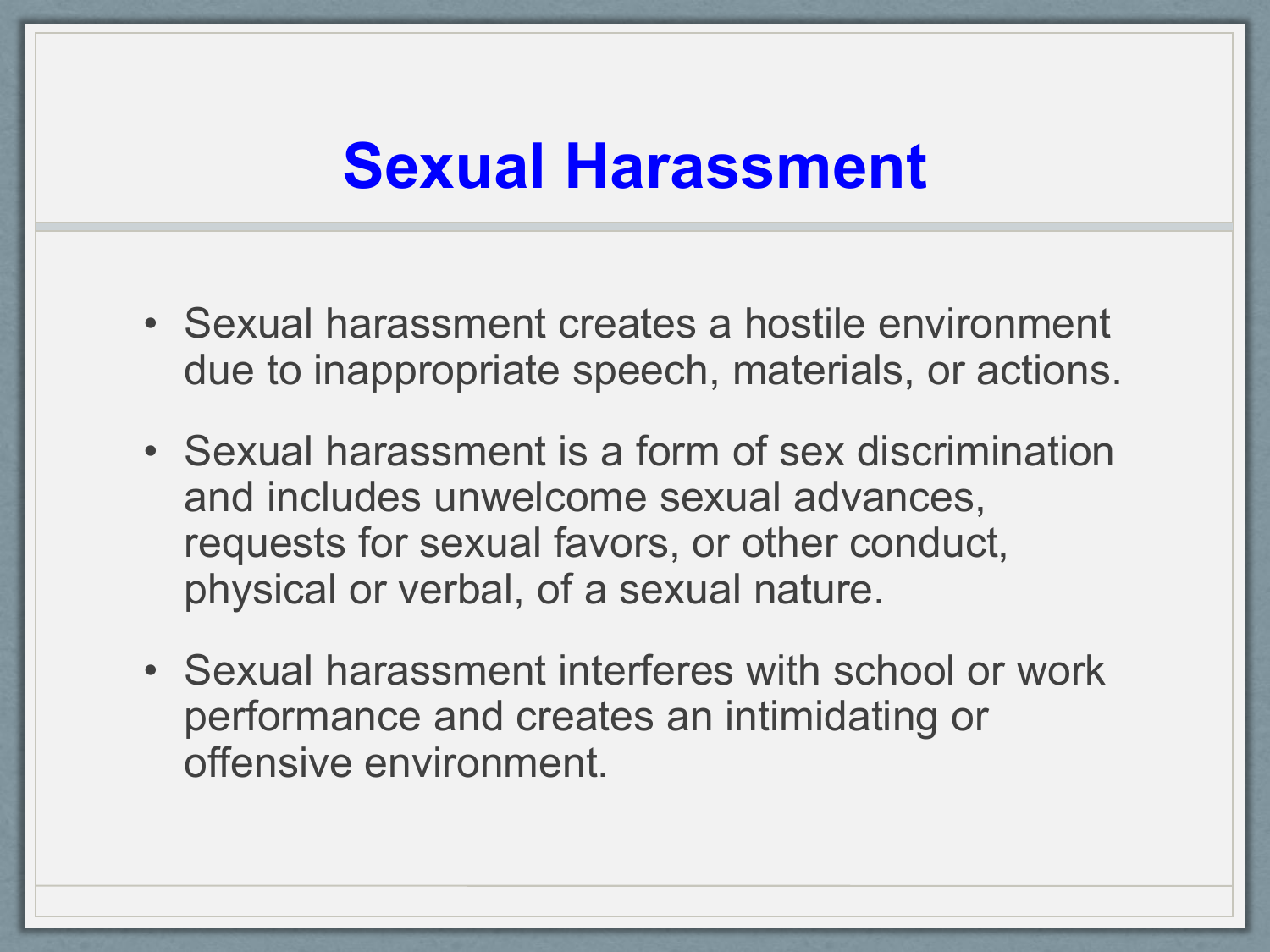#### **Sexual Harassment**

- Unwelcome sexual advances, requests for sexual favors, and other verbal or physical conduct of a sexual nature constitute sexual harassment when this conduct explicitly or implicitly affects an individual's employment, unreasonably interferes with an individual's work performance, or creates an intimidating, hostile, or offensive work environment.
- CASE Collaborative will investigate and respond as appropriate.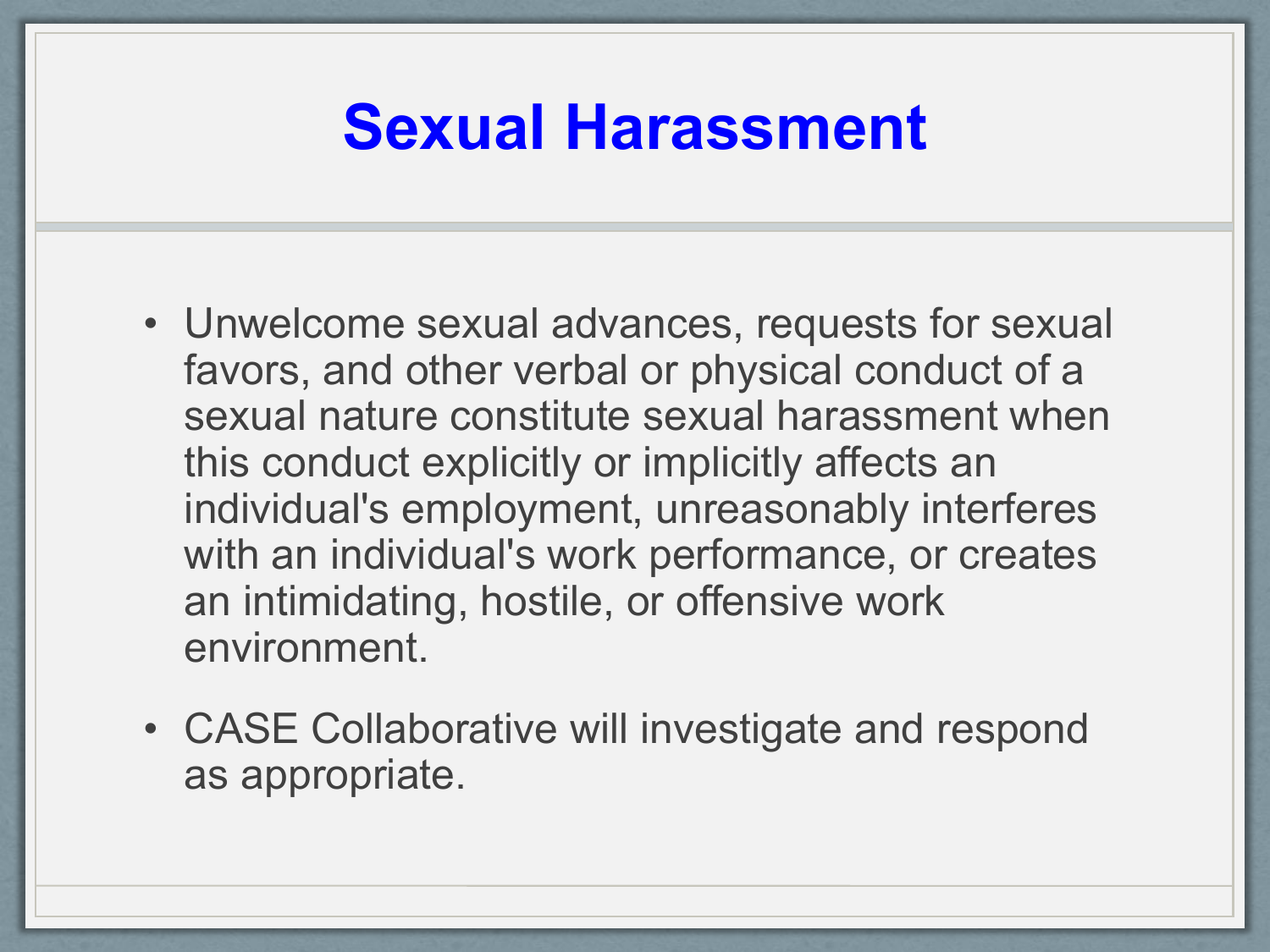#### **Sexual Harassment**

- Examples of prohibited activities that might create a hostile work/learning environment might include:
	- vulgar or explicit sexually related epithets, abusive language
	- sexually explicit behavior or indecent exposure by students or employees
	- graffiti, posters or calendars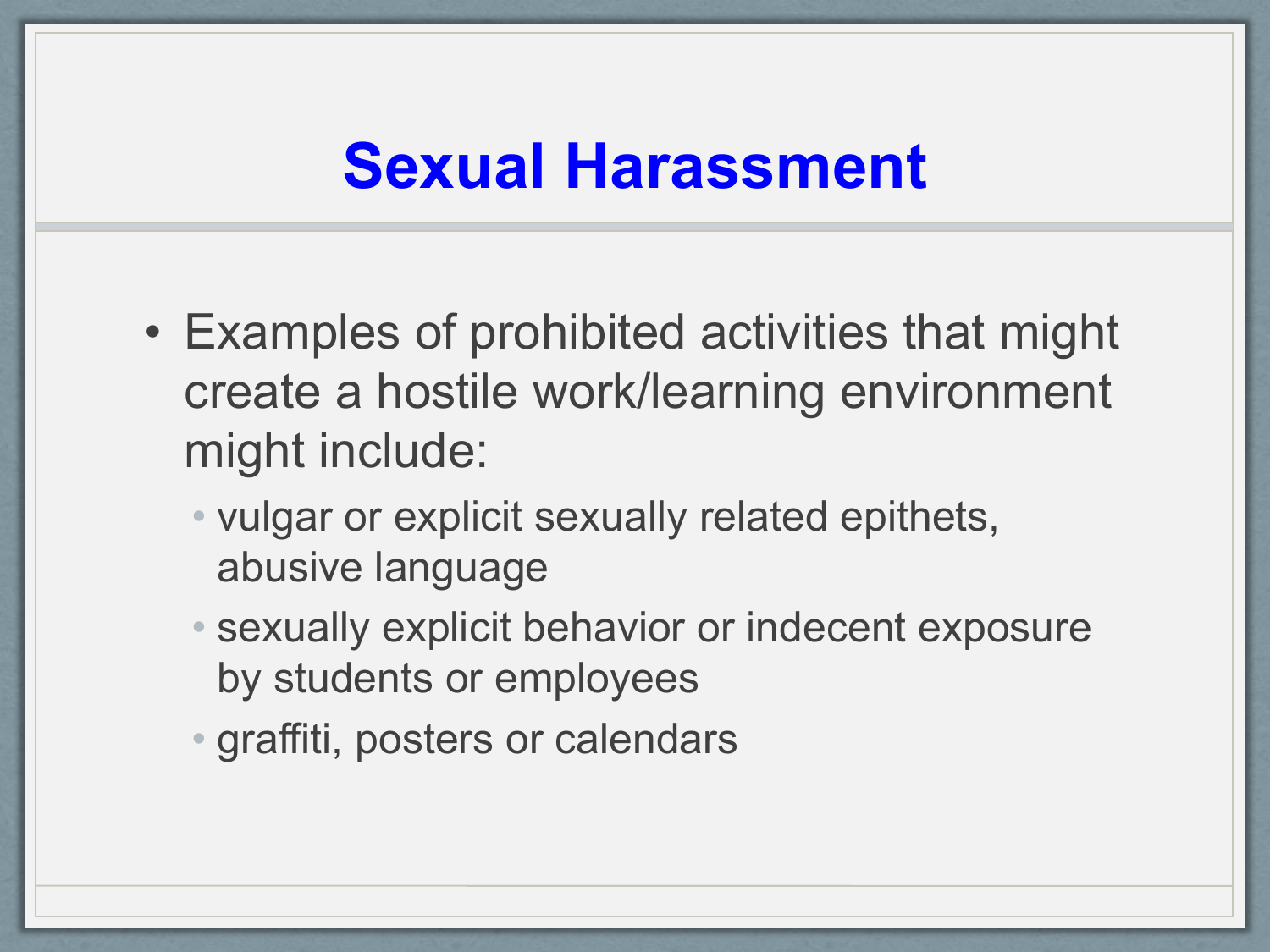#### **Reporting Requirements**

• If you believe you have been sexually harassed, or if you witness or learn about the sexual harassment of another individual, you should inform your immediate supervisor or principal immediately. Your supervisor or principal will promptly investigate the complaint.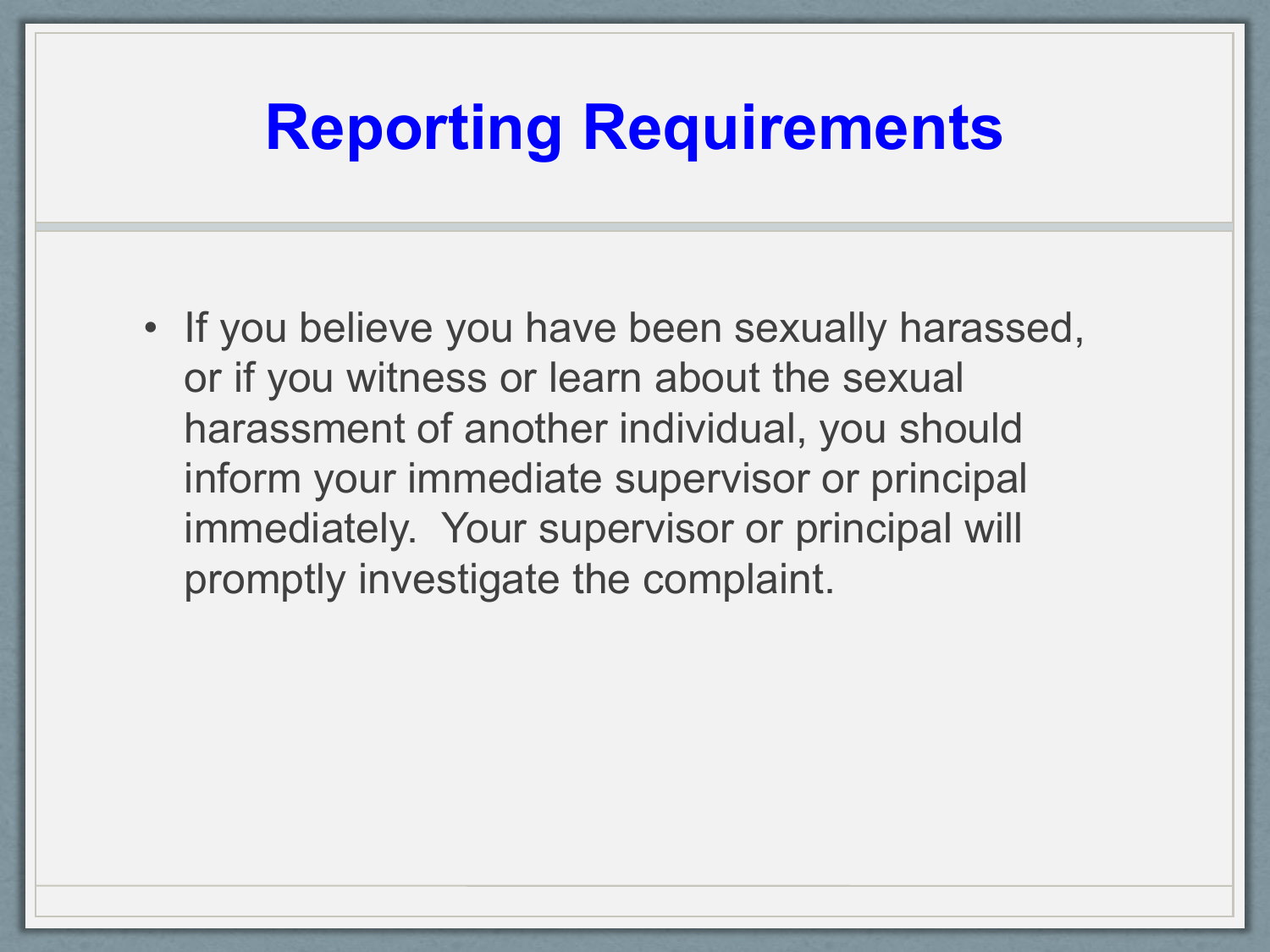## **Reporting Harassment**

- If you do not want to discuss with your supervisor or Program Administrator, go directly to the Assistant Director
- Will conduct investigation or
	- May designate a member of the Administrative Team to conduct the investigation and/or hear the complaint
- CASE Collaborative will not tolerate any retaliation against any person who files a complaint or who cooperates in an investigation into possible harassment. The Assistant Director will take disciplinary action against any person who engages in unlawful retaliation.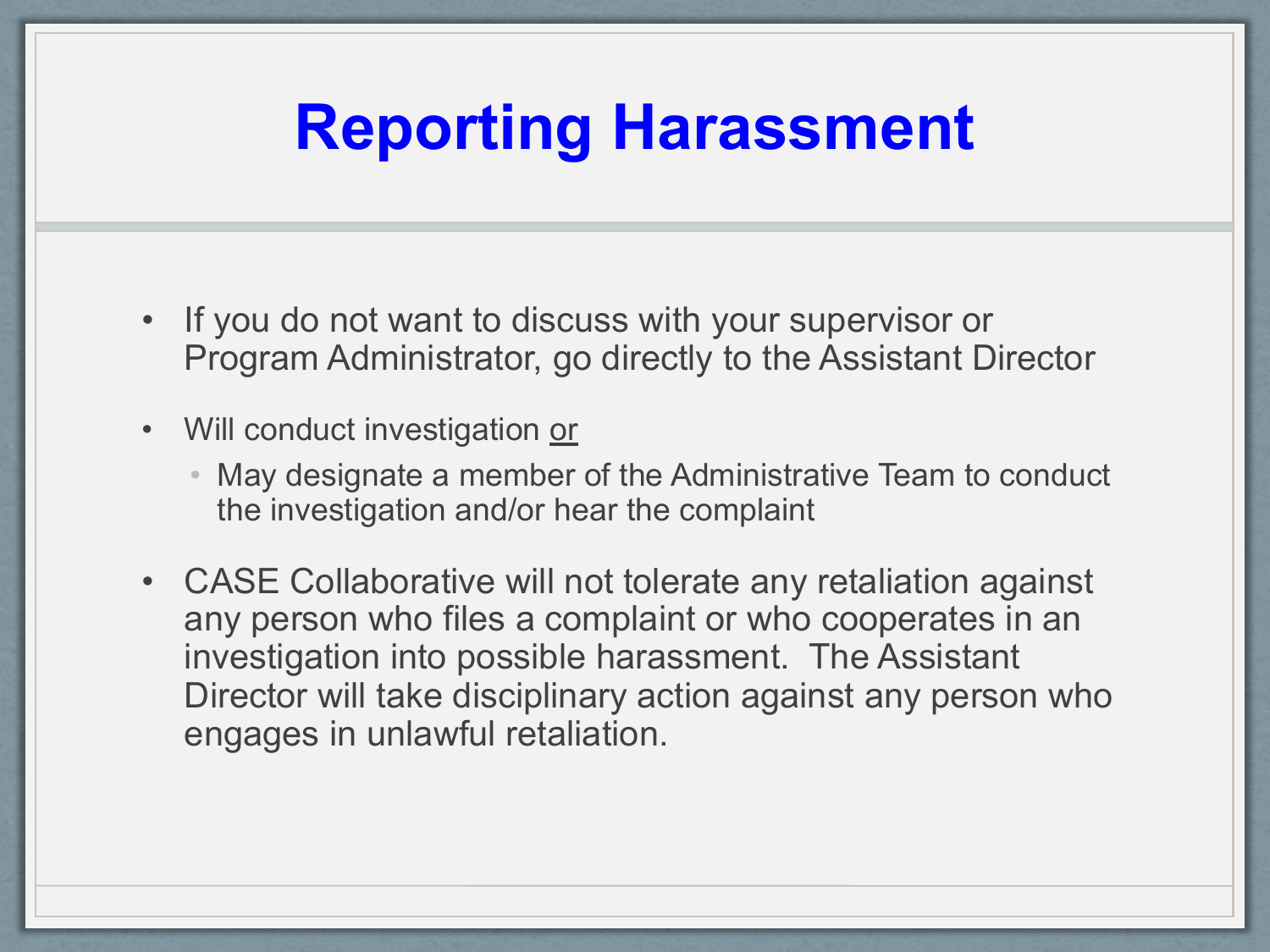## **Reporting Harassment**

- Inform the program administrator to start investigation process
	- Discussion will occur with all parties involved
	- Identification/questioning of witnesses
	- Come to a resolution/Outcome
- Outcome Possibilities:
	- Action taken to end the harassment
	- Action taken to insure harassment will not be repeated
	- Corrective actions may be taken
- Student as harasser
	- Investigation
	- Possible suspension or expulsion
	- Action taken to insure harassment will not be repeated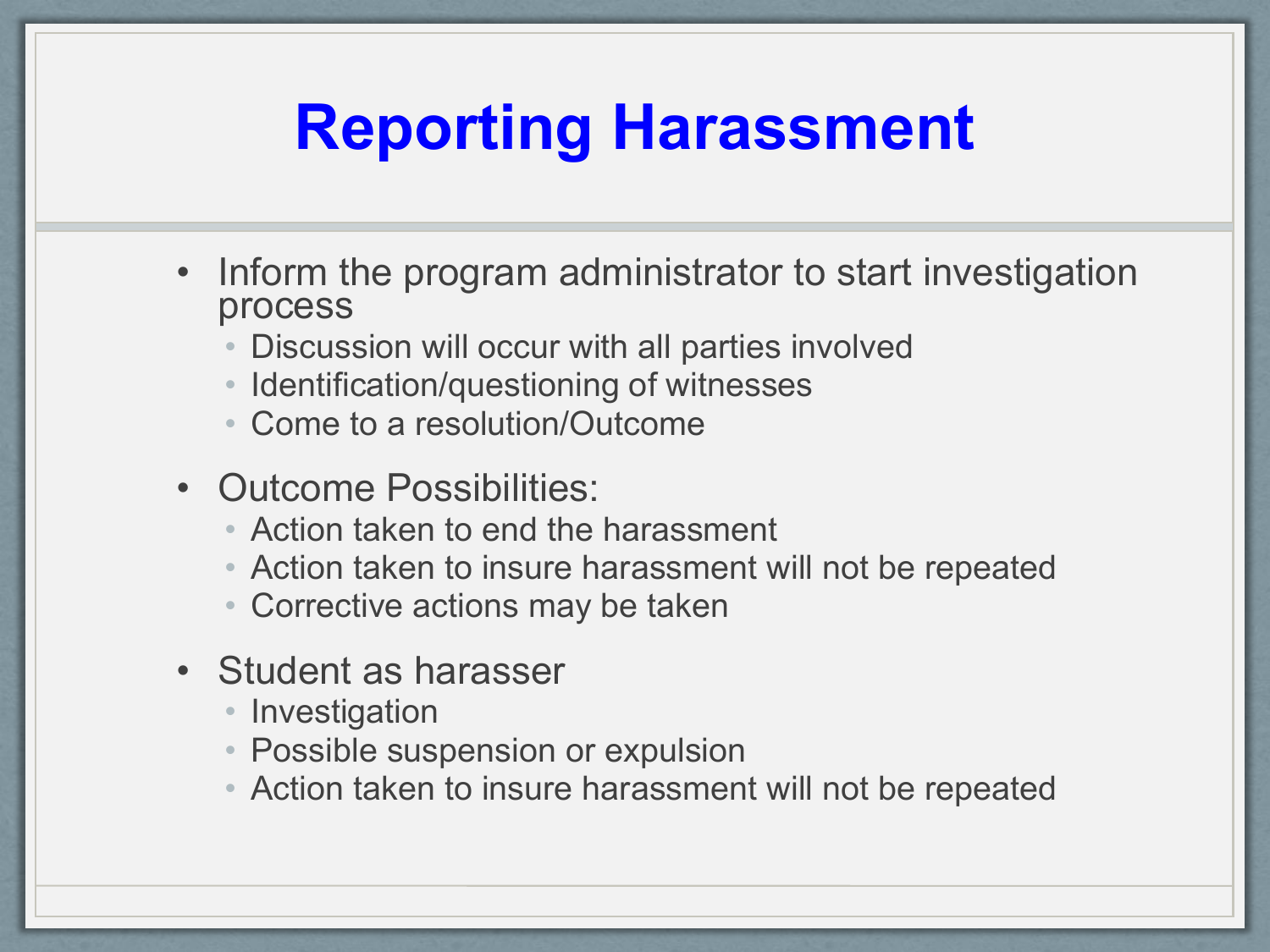## **Reporting Requirements**

• If you do not wish to discuss the issue with your immediate supervisor or program administrator, you should inform the Assistant Director.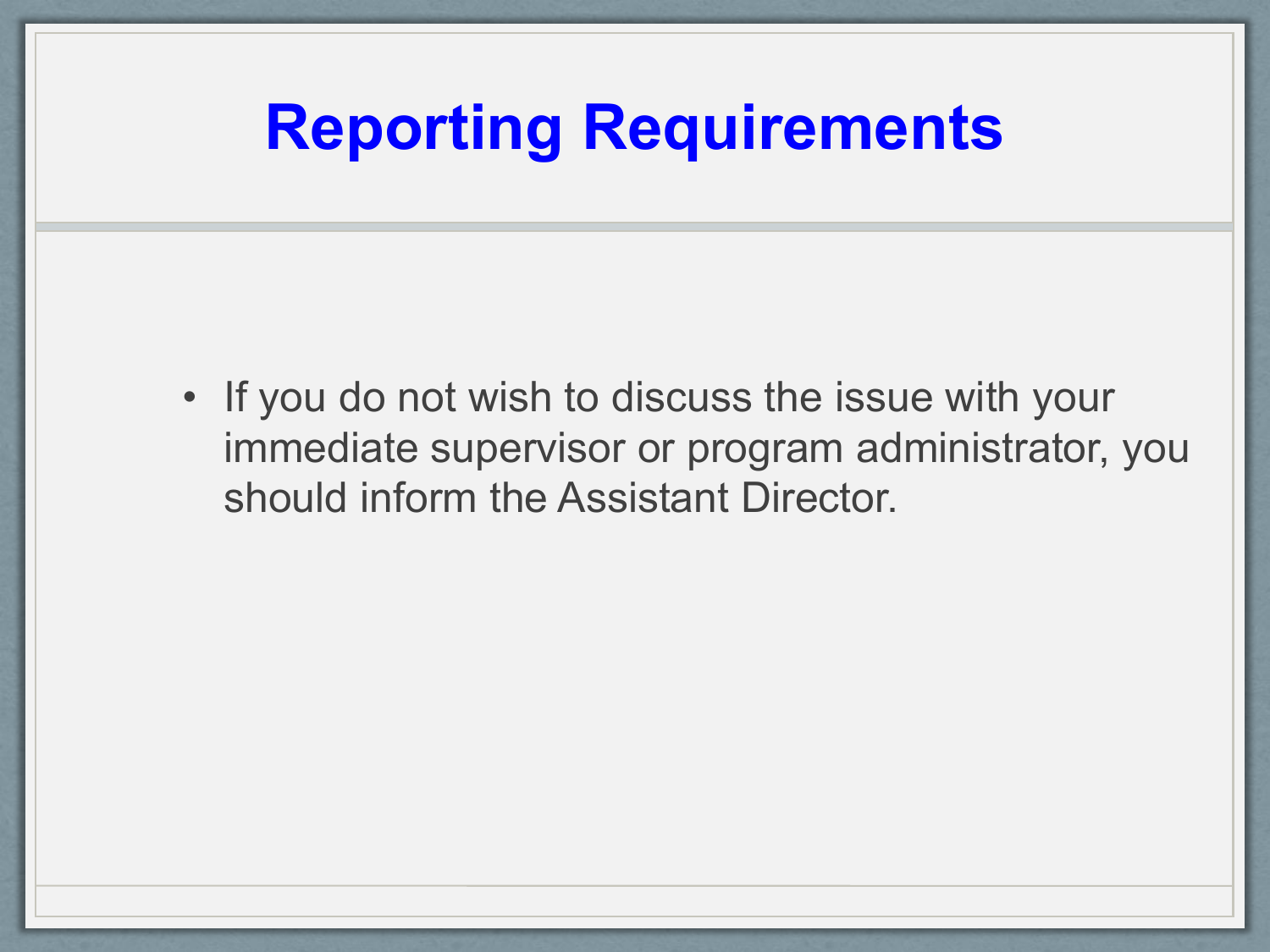## **Civil Rights: What is Section 504?**

- Section 504 is part of the of the Rehabilitation Act of 1973 (the precursor of ADA)
	- Section 504 is "a civil rights law that prohibits discrimination against individuals with disabilities."
	- Section 504 provides that "No otherwise qualified individual with a disability in the United States . . . shall, solely by reason of her or his disability, be excluded from the participation in, be denied the benefits of, or be subjected to discrimination under any program or activity receiving Federal financial assistance . . ."
	- [For more information go to:](http://www.ed.gov/about/offices/list/ocr/504faq.html)
		- <http://www.ed.gov/about/offices/list/ocr/504faq.html>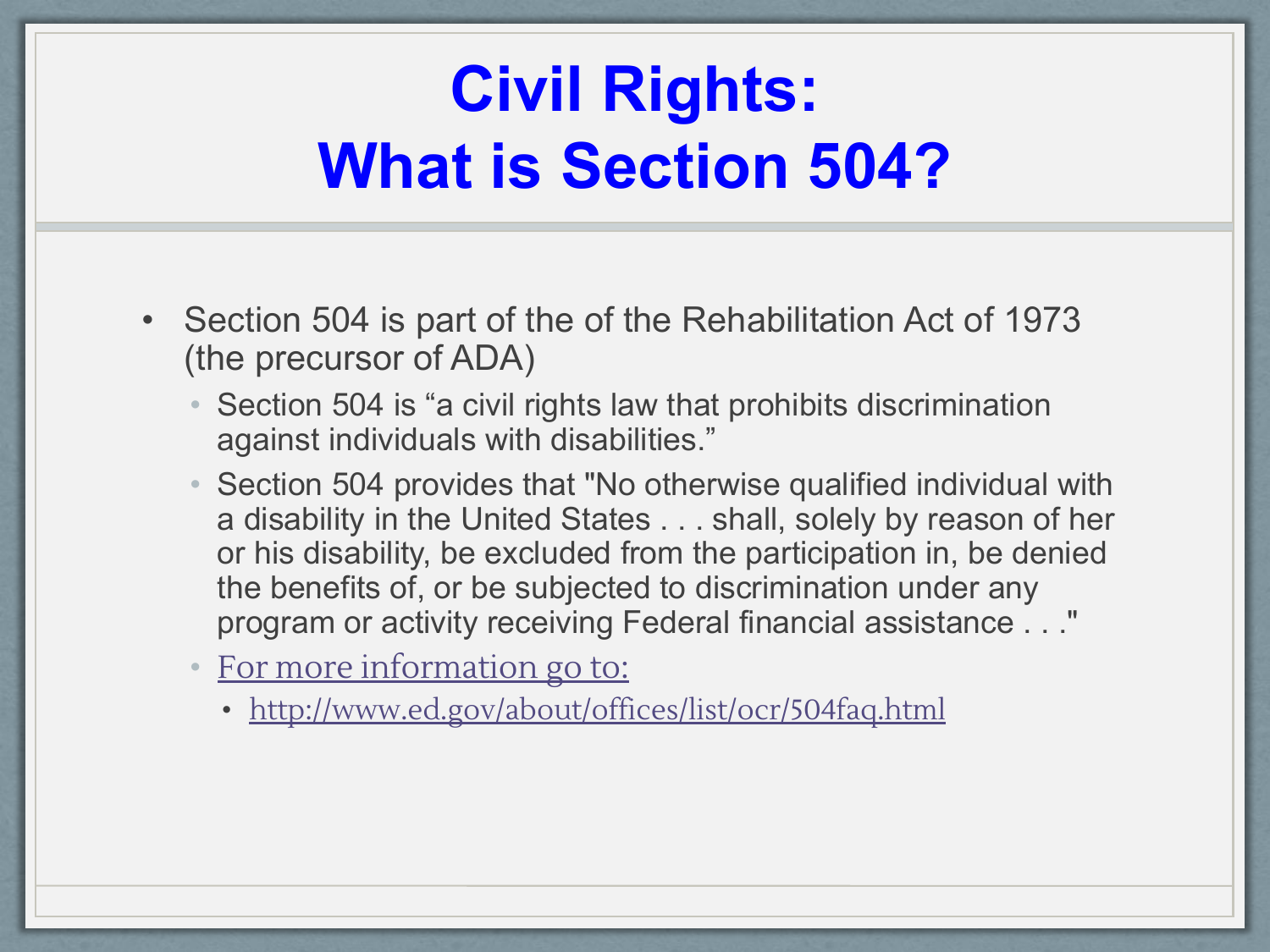# **Civil Rights: What is the Americans with Disabilities Act?**

- Americans with Disabilities Act (ADA) was written in 1990
- The Americans with Disabilities Act (ADA) Amendments Act of 2008 - signed into law on September 25, 2008, effective January 1,  $2009$ 
	- "prohibits private employers, state and local governments, employment agencies and labor unions from discriminating against qualified individuals with disabilities in job application procedures, hiring, firing, advancement, compensation, job training, and other terms, conditions, and privileges of employment. prohibits private employers, state and local governments, employment agencies and labor unions from discriminating against qualified individuals with disabilities in job application procedures, hiring, firing, advancement, compensation, job training, and other terms, conditions, and privileges of employment."
- For more information go to:

<https://www.eeoc.gov/types/ada.html>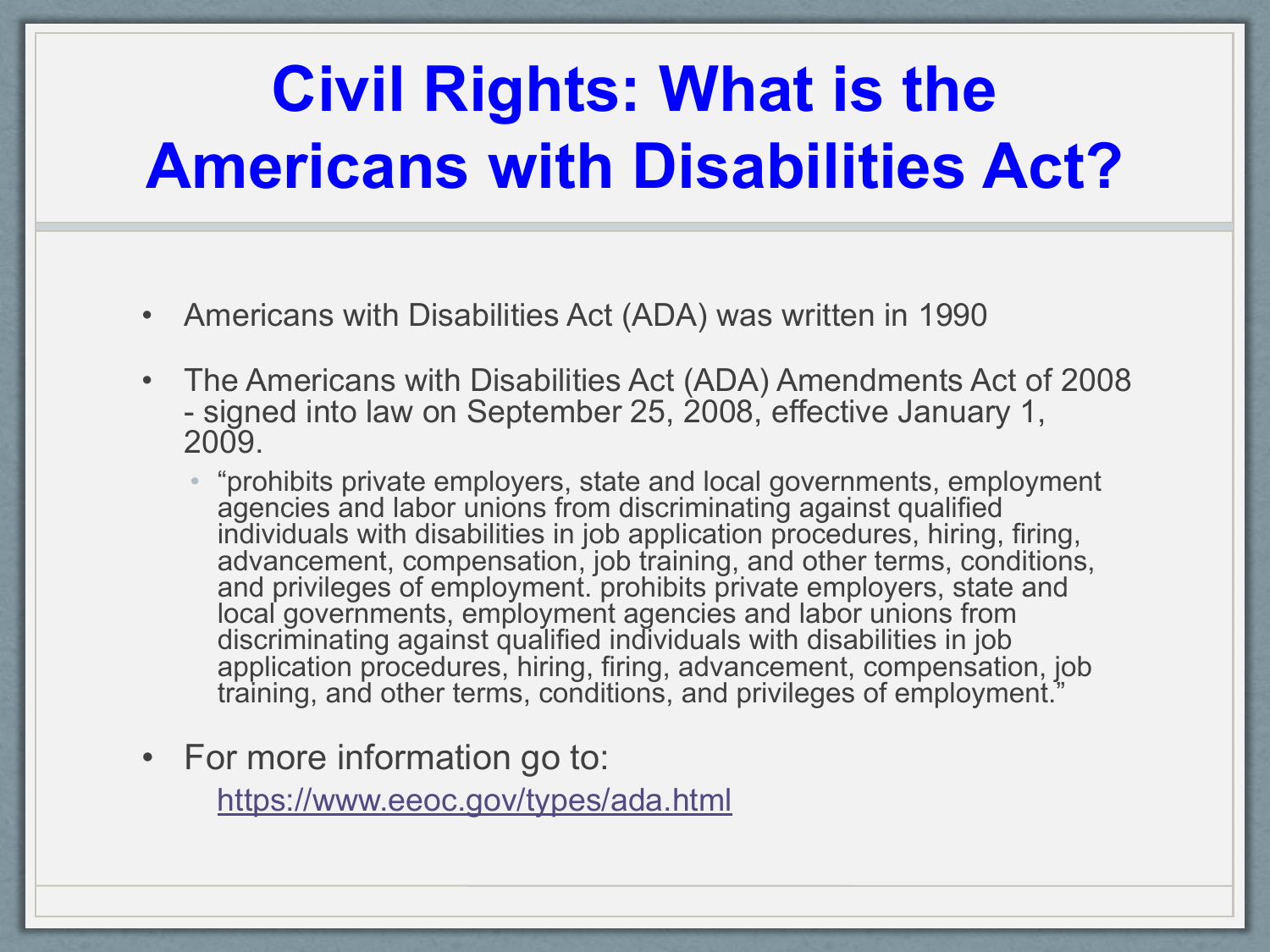## **How does the ADA define a disability?**

- An individual with a disability is a person who:
	- Has a physical or mental impairment that substantially limits one or more major life activities;
	- Has a record of such an impairment; or
	- Is regarded as having such an impairment.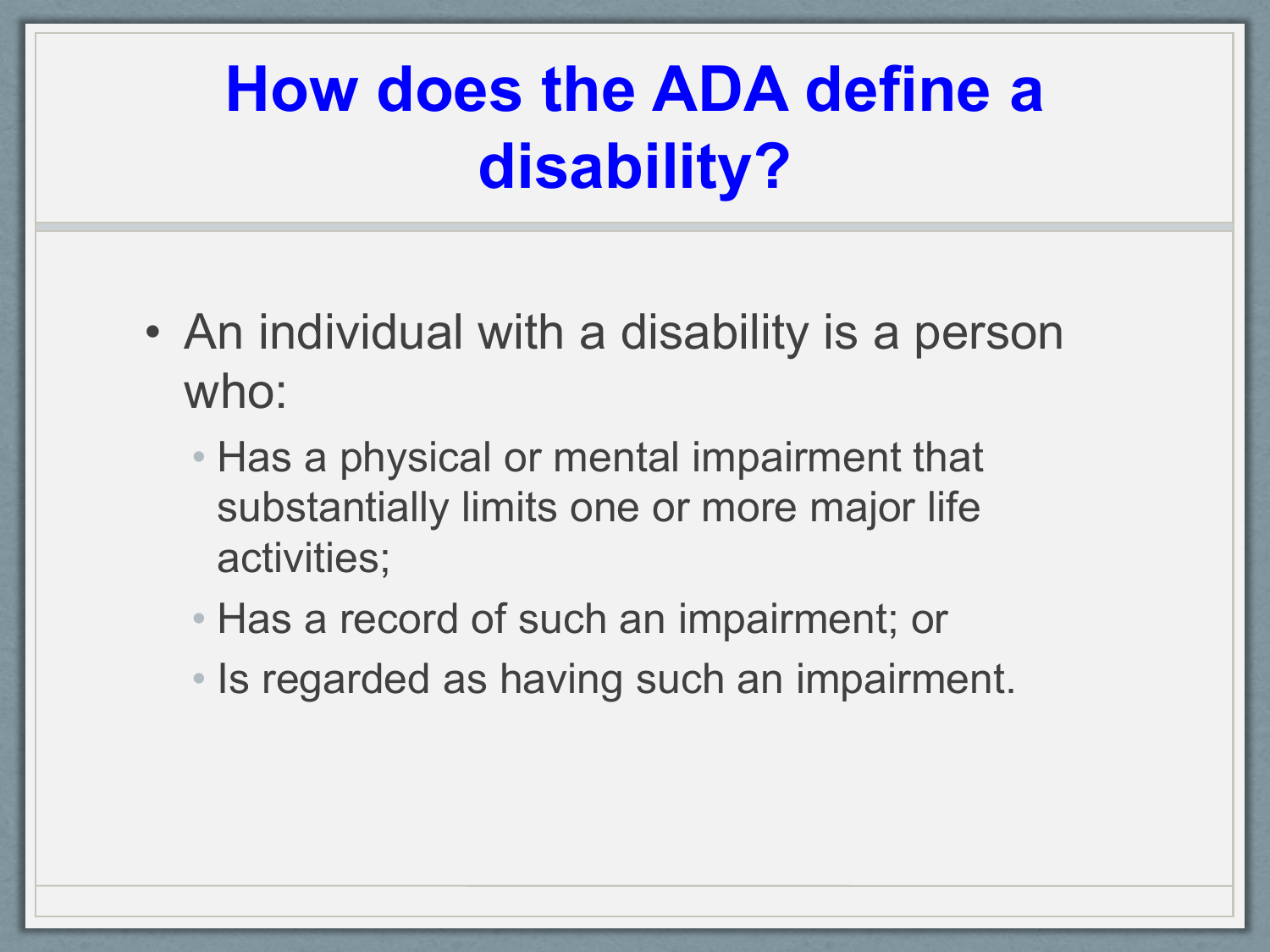## **What accommodations are required under ADA?**

- Reasonable accommodation may include, but is not limited to:
	- Making existing facilities used by employees readily accessible to and usable by persons with disabilities.
	- Job restructuring, modifying work schedules, reassignment to a vacant position;
	- Acquiring or modifying equipment or devices, adjusting or modifying examinations, training materials, or policies, and providing qualified readers or interpreters.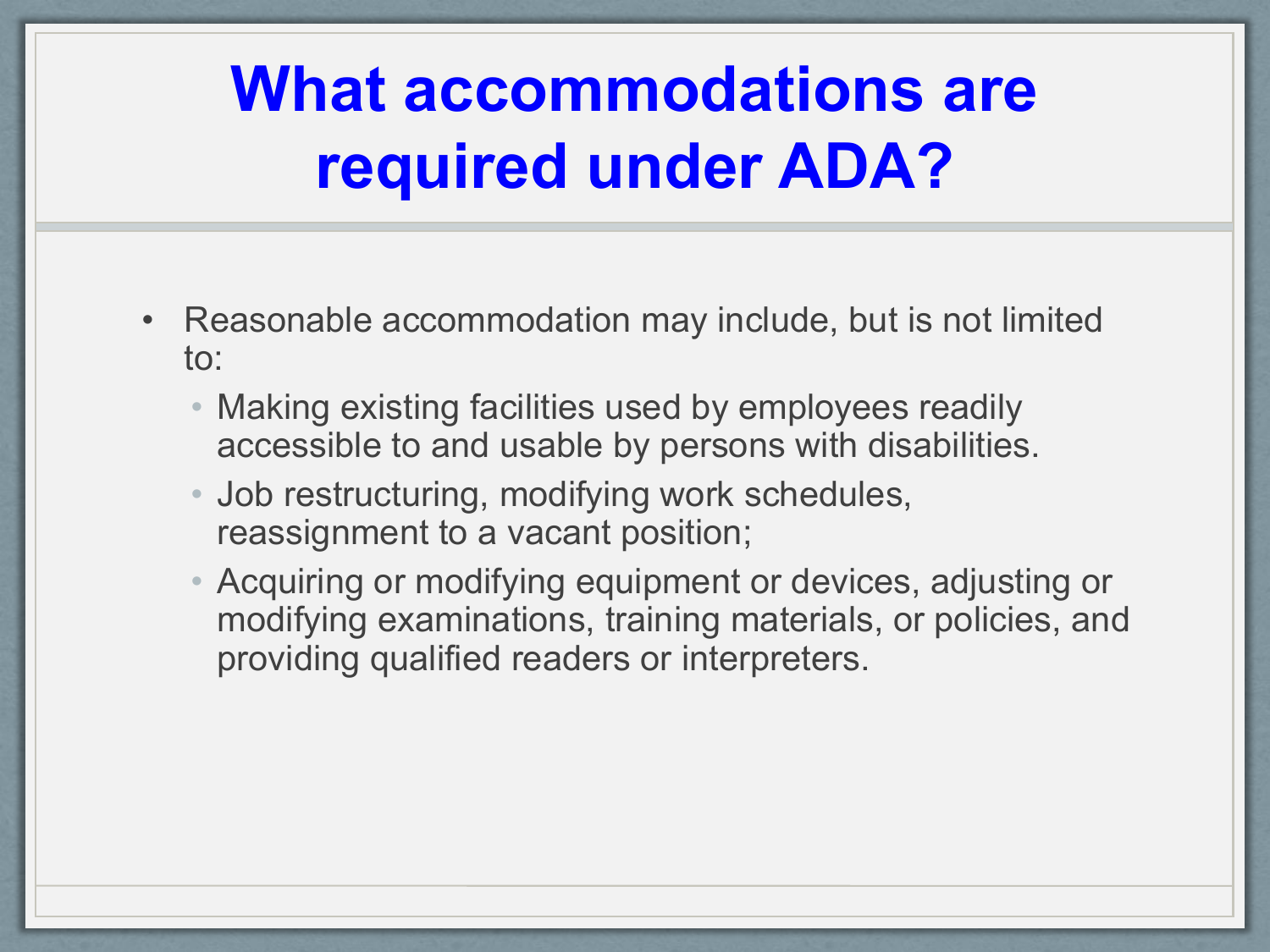## **What else can I do?**

- Read the CASE Collaborative's Policy Against Harassment.
- The state agency responsible for enforcing the laws prohibiting harassment is the Massachusetts Commission Against Discrimination.

• <http://www.mass.gov/mcad/>

• The federal agency responsible for enforcing federal laws prohibiting harassment is the Equal Employment Opportunity Commission.

• <http://www.eeoc.gov/>